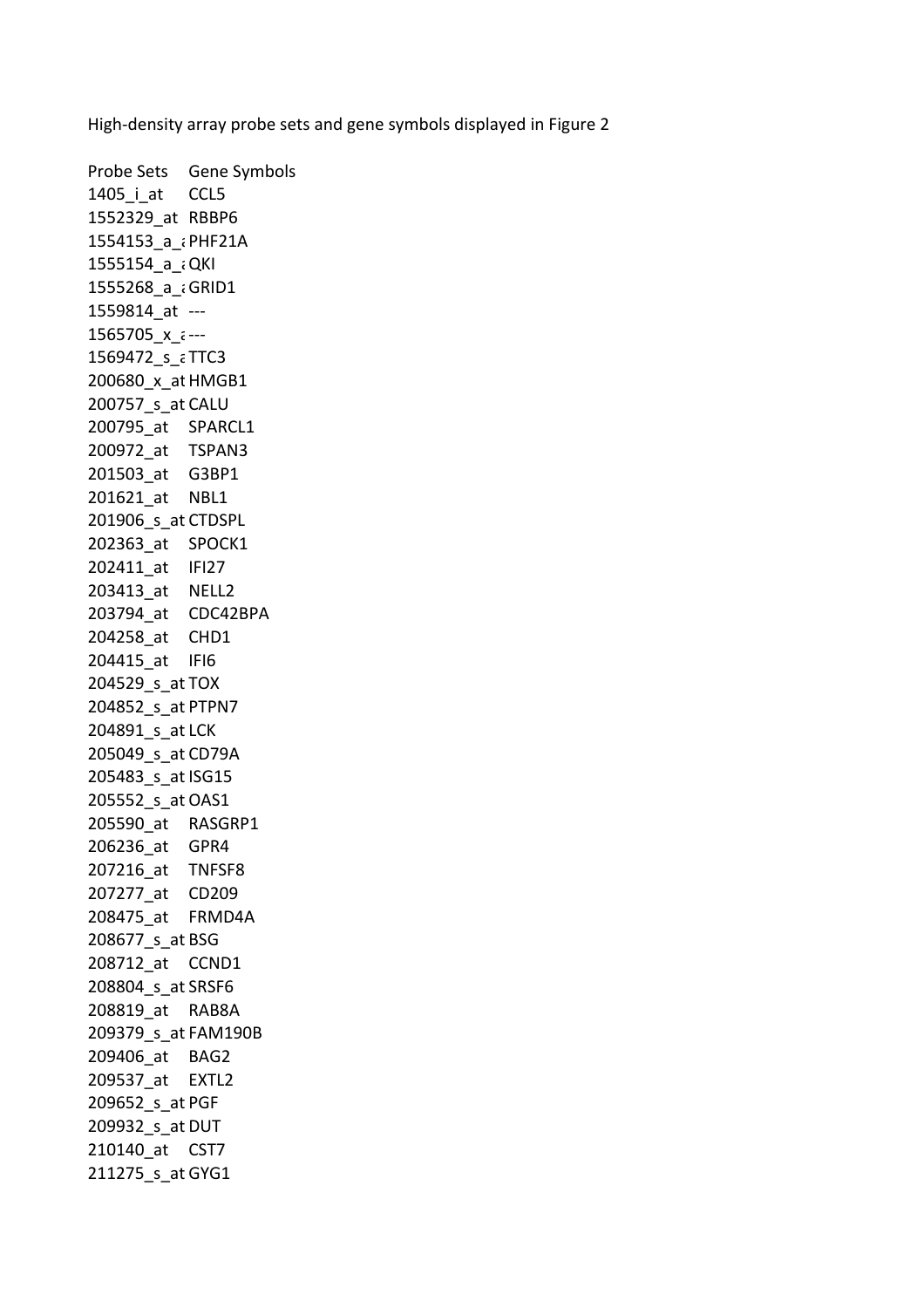211710\_x\_atRPL4 212394\_at KIAA0090 212615\_at CHD9 212725 s at TUG1 213193 x at TRBC1 214701\_s\_at FN1 215992 s at RAPGEF2 216306 x at PTBP1 216920\_s\_at TARP 217719\_at EIF3L 217795\_s\_at TMEM43 217815\_at SUPT16H 217817\_at ARPC4 217945\_at BTBD1 218353\_at RGS5 218533 s at UCKL1 218543\_s\_at PARP12 221709\_s\_at ZNF839 221830\_at RAP2A 222440\_s\_at THRAP3 222667 s at ASH1L 222728\_s\_at TAF1D 222895\_s\_at BCL11B 223667\_at FKBP7 225363\_at PTEN 225764\_at ETV6 225922\_at FNIP2 226218\_at IL7R 226409\_at TBC1D20 226702\_at CMPK2 226845\_s\_at MYEOV2 226910\_at COMMD2 227030\_at IKZF3 227088\_at PDE5A 227224\_at RALGPS32 227677\_at JAK3 227894\_at WDR90 227908\_at TBC1D24 228760\_at SRSF8 229120\_s\_at CDC42SE1 229450\_at IFIT3 229629 at  $--$ 235355\_at CSRNP3 235419 at ---236293\_at RHOH 236325\_at KIAA1377